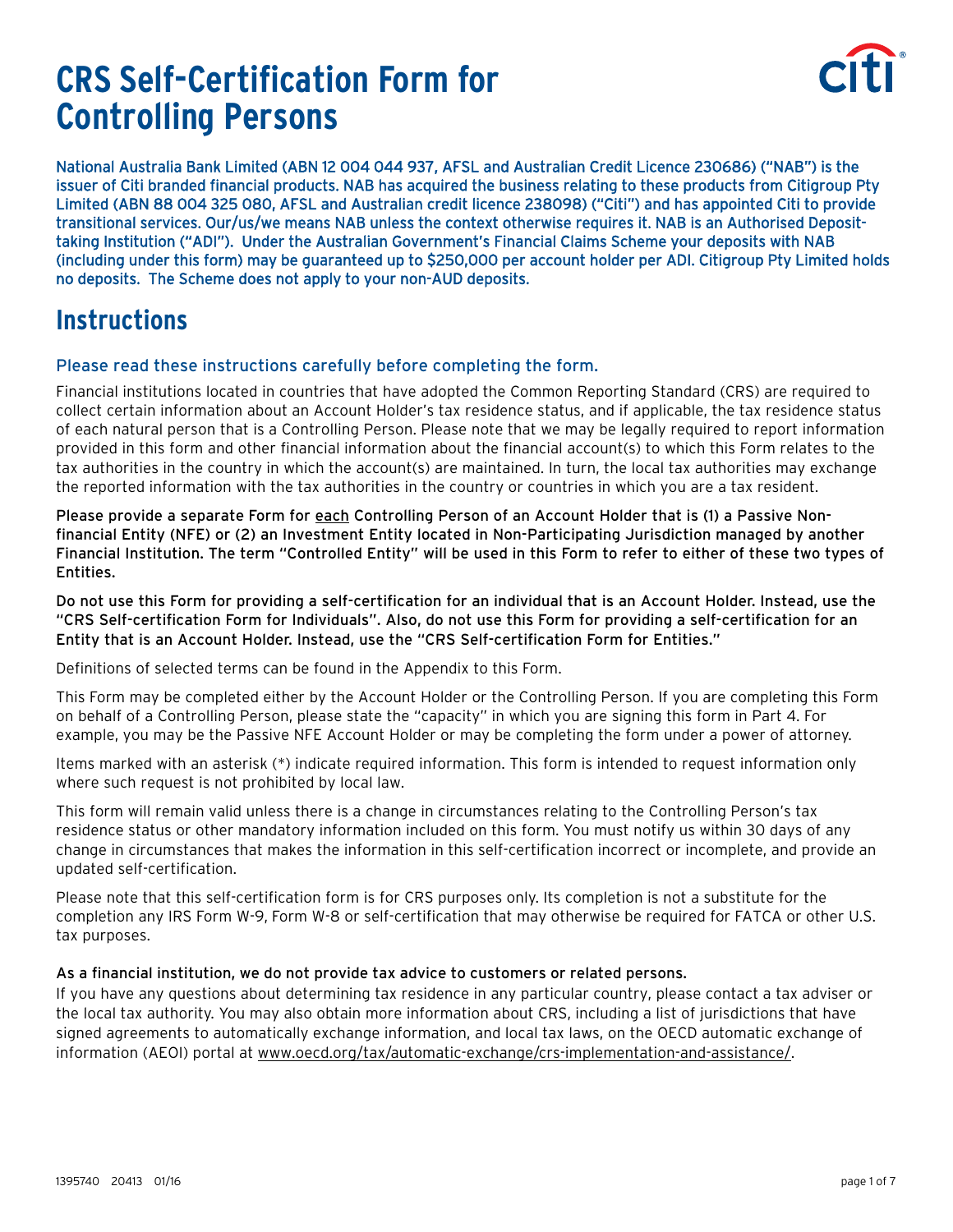Print | Save | Clear

## **CRS Self-Certification Form for Controlling Persons**



## **Part 1 — Identification of the Controlling Person**

*(Please complete Parts 1-3 in BLOCK CAPITALS)*

#### A. Name of Controlling Person:

| <b>B. Current Residence Address:</b>                                                                                                                                                                                                                  |  |  |  |  |
|-------------------------------------------------------------------------------------------------------------------------------------------------------------------------------------------------------------------------------------------------------|--|--|--|--|
|                                                                                                                                                                                                                                                       |  |  |  |  |
|                                                                                                                                                                                                                                                       |  |  |  |  |
|                                                                                                                                                                                                                                                       |  |  |  |  |
|                                                                                                                                                                                                                                                       |  |  |  |  |
| C. Mailing Address:                                                                                                                                                                                                                                   |  |  |  |  |
| (please complete if different from the address shown in Section B)                                                                                                                                                                                    |  |  |  |  |
|                                                                                                                                                                                                                                                       |  |  |  |  |
|                                                                                                                                                                                                                                                       |  |  |  |  |
|                                                                                                                                                                                                                                                       |  |  |  |  |
|                                                                                                                                                                                                                                                       |  |  |  |  |
| D. Date of birth*                                                                                                                                                                                                                                     |  |  |  |  |
| Date of birth* (YYYY-MM-DD): Note that the state of birth and the state of birth $\sim$ 100 mm $\sim$ 100 mm $\sim$ 100 mm $\sim$ 100 mm $\sim$ 100 mm $\sim$ 100 mm $\sim$ 100 mm $\sim$ 100 mm $\sim$ 100 mm $\sim$ 100 mm $\sim$ 100 mm $\sim$ 100 |  |  |  |  |
| $E.$ Place of birth <sup>1</sup>                                                                                                                                                                                                                      |  |  |  |  |
|                                                                                                                                                                                                                                                       |  |  |  |  |

### F. Please enter the legal name of the Controlled Entity of which you are a Controlling Person

Legal name of Controlled Entity:

Country of Birth: \_\_\_\_\_\_\_\_\_\_\_\_\_\_\_\_\_\_\_\_\_\_\_\_\_\_\_\_\_\_\_\_\_\_\_\_\_\_\_\_\_\_\_\_\_\_\_\_\_\_\_\_\_\_\_\_\_\_\_\_\_\_\_\_\_\_\_\_\_\_\_\_\_\_\_\_\_\_\_\_\_\_\_

*1 Complete section E (Place of birth) if required under the domestic law of the country where the account(s) is/are maintained.*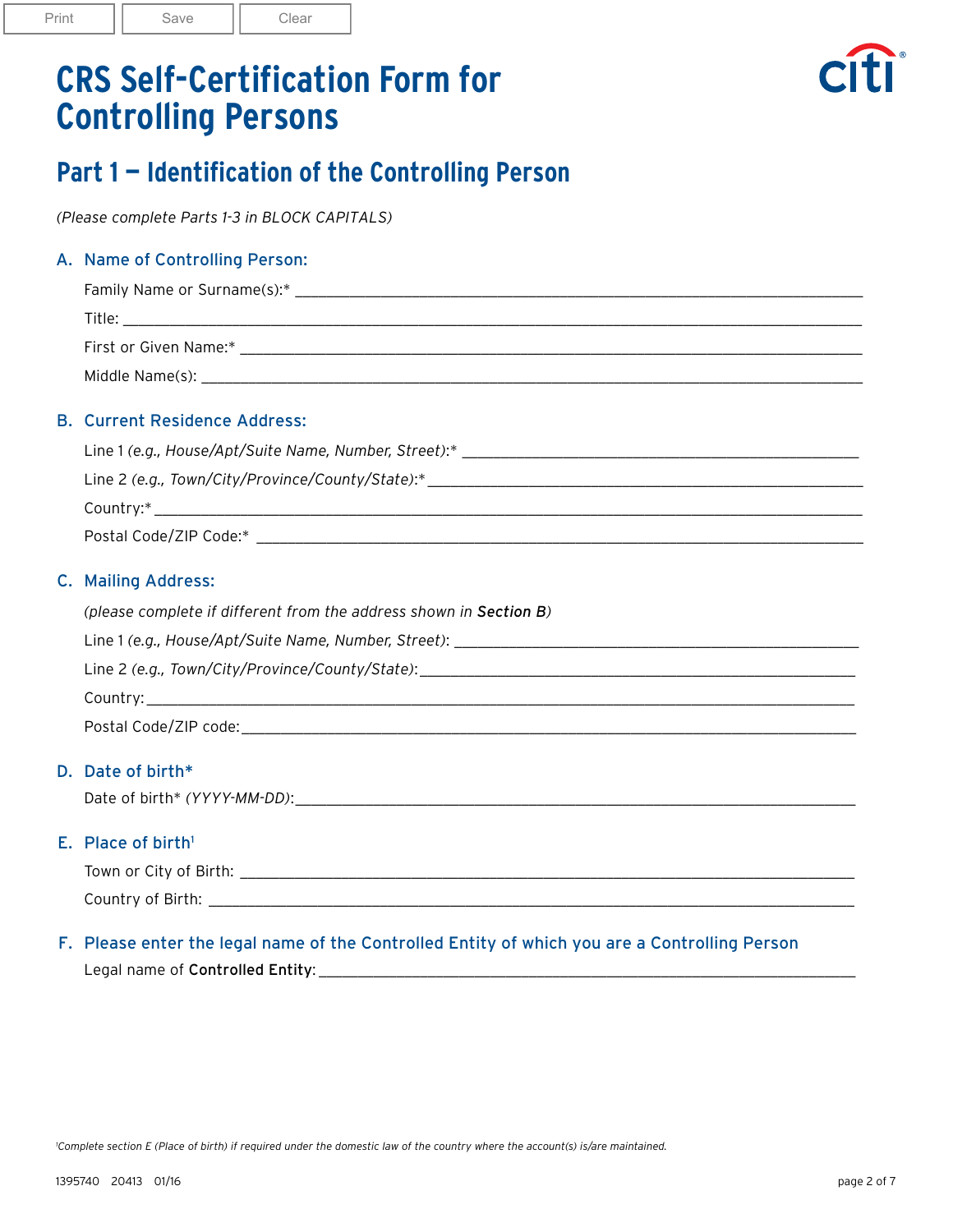## **CRS Self-Certification Form for Controlling Persons**



## **Part 2 — Country of Residence for Tax Purposes and Taxpayer Identification Number ("TIN")**

Please complete the following table indicating:

- (i) in which country or countries the Controlling Person is resident for tax purposes;
- (ii) the Controlling Person's TIN for each country indicated; and,
- (iii) if the Controlling Person is a tax resident in a country that is a Reportable Jurisdiction(s) then please also complete Part 3 "Type of Controlling Person."

If the Controlling Person is a tax resident in more than three countries please use a separate sheet.

If a TIN is unavailable, please provide the appropriate reason A, B or C, as defined below:

Reason A – The country where the Controlling Person is liable to pay tax does not issue TINs to its residents.

Reason  $B$  – The Controlling Person is unable to obtain a TIN or equivalent number. (If this reason is selected, please explain why the Controlling Person is unable to obtain a TIN in the below table.)

Reason  $C - No$  TIN is required because the tax residence jurisdiction that issued the TIN does not require a Financial Institution to collect and report the TIN.

| Country of tax residence |  | TIN | If no TIN available, enter<br>Reason A, B or C |  |
|--------------------------|--|-----|------------------------------------------------|--|
|                          |  |     |                                                |  |
| ◠                        |  |     |                                                |  |
| ◠<br>ت                   |  |     |                                                |  |

Please explain in the following boxes why you are unable to obtain a TIN if you selected Reason B above.

| _ |  |
|---|--|
|   |  |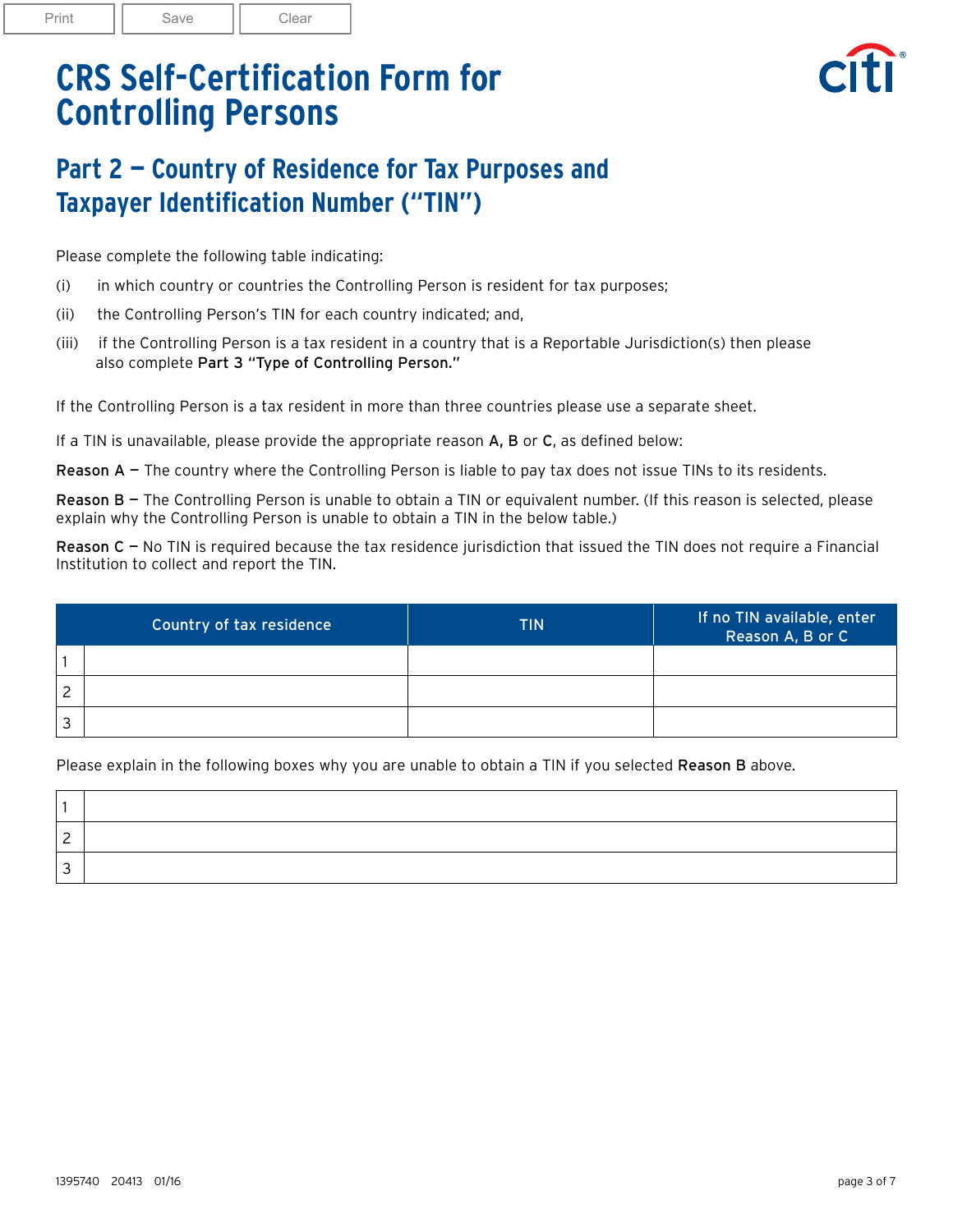Print | Save | Clear

# **CRS Self-Certification Form for Controlling Persons**



## **Part 3 — Type of Controlling Person**

Please only complete this Part if the Controlling Person is a tax resident in one or more Reportable Jurisdictions.

- A. If the Controlled Entity is an entity other than a trust (or similar legal arrangement), please select among the following types:
	- $\Box$  Owner (direct or indirect)
	- $\square$  Controlling Person by other means
	- $\square$  Senior Management Official
- B. If the Controlled Entity is a trust, please select among the following types:
	- □ Settlor
	- □ Trustee
	- □ Protector
	- □ Beneficiary
	- □ Other
		- If Other, specify type below:

- C. If the Controlled Entity is a legal arrangement other than a trust, please select among the following types:
	- □ Settlor equivalent
	- $\Box$  Trustee equivalent
	- $\square$  Protector equivalent
	- $\square$  Beneficiary equivalent
	- $\Box$  Other equivalent

If other, specify type below: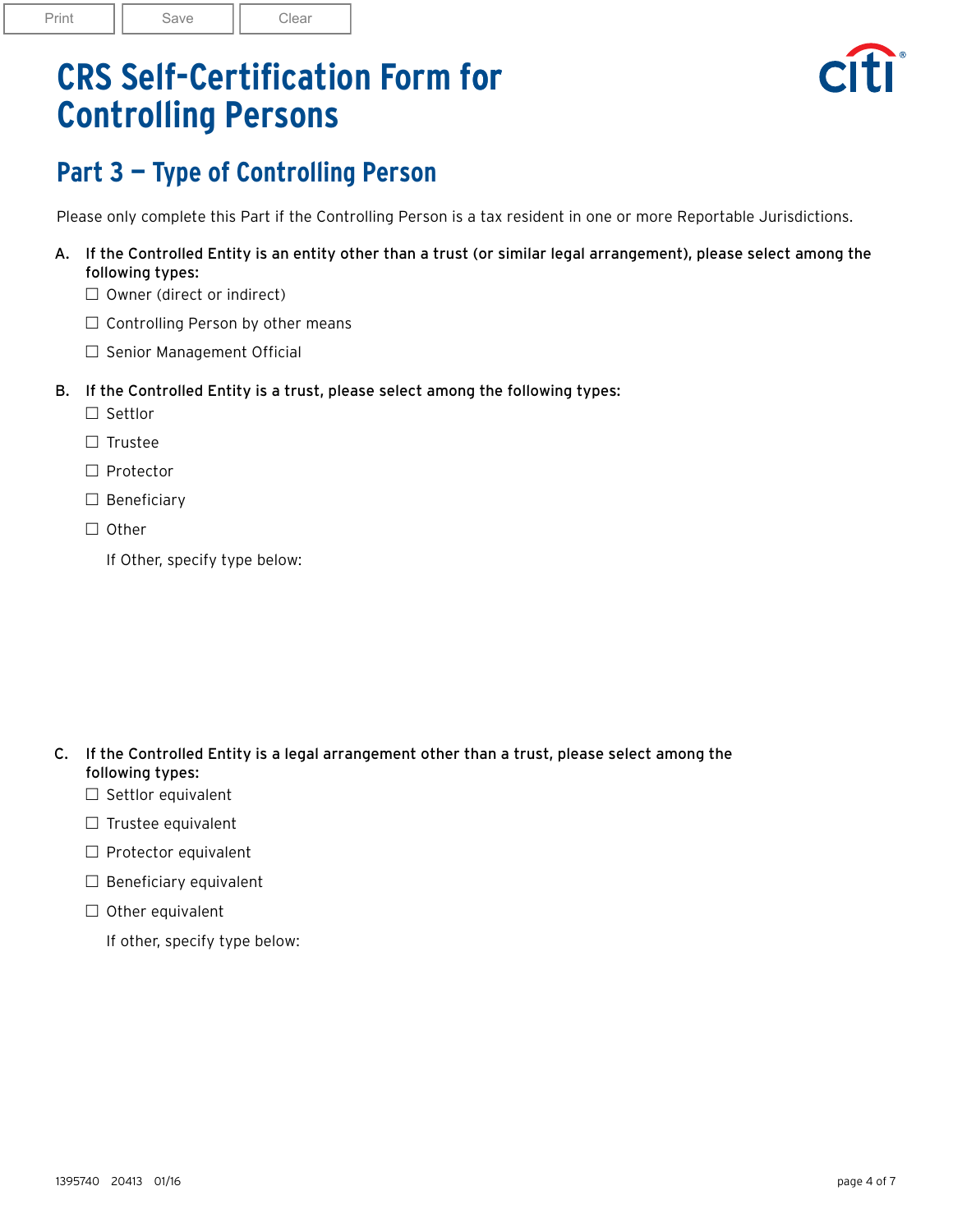Print | Save | Clear

# **CRS Self-Certification Form for Controlling Persons**



### **Part 4 — Declarations and Signature\***

- 1. I declare that all statements made in this declaration are, to the best of my knowledge and belief, correct and complete.
- 2 I acknowledge that the information contained in this form and information regarding the Controlling Person, as well as financial information (e.g., account balance or value, the amount of income or gross proceeds received) respecting the Financial Account(s) to which the Form is applied may be reported to the tax authorities of the country in which this/these account(s) is/are maintained and exchanged with tax authorities of another country or countries in which [I/the Controlling Person] may be a tax resident pursuant to a legal agreement between the competent authorities of these countries on the automatic exchange of information on Financial Accounts under the Common Reporting Standard (CRS).
- 3. If there is a change in circumstances that affects the tax residence status of the Account Holder or causes the information contained herein to become incorrect or incomplete, I understand that I am obligated to inform us of the change in circumstances within 30 days of its occurrence and to provide a suitably updated CRS self-certification.
- 4. I certify that I am the Controlling Person or am authorised to sign for the Controlling Person, of all the account(s) held by the entity Account Holder to which this form relates.

| Signature:*  |  |  |
|--------------|--|--|
| Print name:* |  |  |
| Date:*       |  |  |

Note: If you are not the Controlling Person, please indicate the capacity in which you are signing the form. If signing under a power of attorney please also attach a copy of the power of attorney.

Capacity: (\* if applicable) \_\_\_\_\_\_\_\_\_\_\_\_\_\_\_\_\_\_\_\_\_\_\_\_\_\_\_\_\_\_\_\_\_\_\_\_\_\_\_\_\_\_\_\_\_\_\_\_\_\_\_\_\_\_\_\_\_\_\_\_\_\_\_\_\_\_\_\_\_\_\_\_\_\_\_\_\_\_\_\_\_\_\_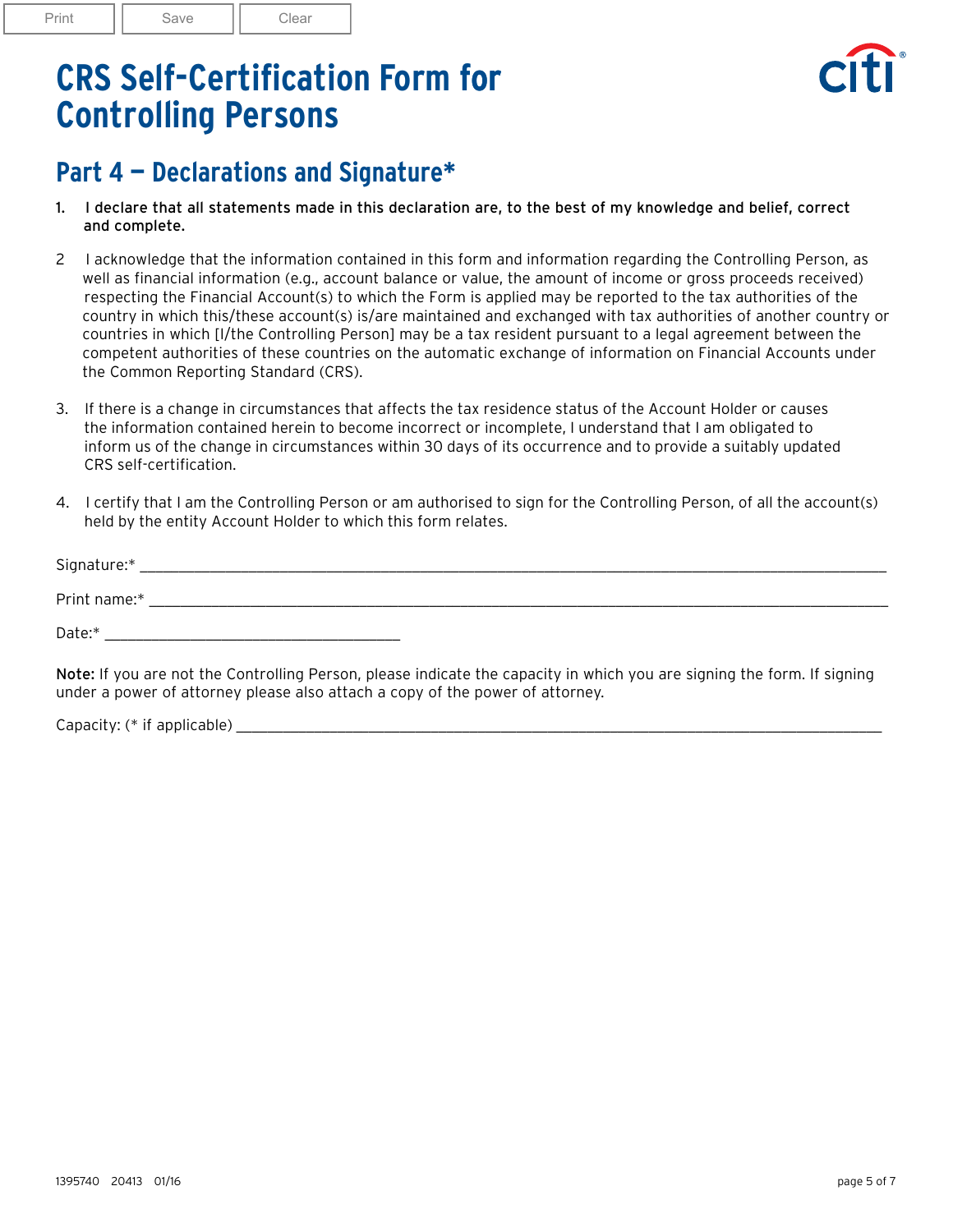# **CRS Self-Certification Form for Controlling Persons**



## **Appendix of Defined Terms**

Note: The following selected definitions are provided to assist you with the completion of this form. If you have any questions about the tax principles that affect the tax residence status of an individual who is a Controlling Person, please contact a tax adviser or the applicable tax authority. Further details can be found within the OECD Common Reporting Standard for Automatic Exchange of Financial Account Information (the CRS"), the associated Commentary to the CRS, and domestic guidance. This can be found at the OECD AEOI web portal at www.oecd.org/tax/automatic-exchange/crs-implementation-and-assistance/

"Account Holder" — A legal entity is an "Account Holder" when its name is listed or identified as the holder of a Financial Account maintained with us. This is regardless of whether such entity is a flow-through entity for tax purposes. Thus, for example, if a trust is listed as the holder or owner of the Account, the trust is the Account Holder, rather than the trustee, the grantors, the settlors or the beneficiaries. Similarly, if a partnership is listed as the holder or owner of the account, the partnership is the Account Holder, rather than any of the partners. A person, other than a Financial Institution, holding a Financial Account for the benefit of another person as an agent, a custodian, a nominee, a signatory, an investment advisor, an intermediary, or as a legal guardian, is not treated as the Account Holder. In these circumstances that other person is the Account Holder.

"Control" — over an Entity is generally exercised by the natural person(s) who ultimately has/have a controlling ownership interest (typically on the basis of a certain percentage (e.g. 25%)) in the Entity. Where no natural person(s) exercises control through ownership interests, the Controlling Person(s) of the Entity will be the natural person(s) who exercise(s) control of the Entity through other means. Where no natural person or persons are identified as exercising control of the Entity, (for example where no underlying person has control of greater than 25% of the entity) the Controlling Person of the Entity is deemed to be the natural person who holds the position of senior managing official.

"Controlling Person" — A natural person who exercises control over an entity. Where that entity is treated as a Passive Non-Financial Entity ("NFE") or an Investment Entity located in a Non-Participating Jurisdiction and managed by another Financial Institution, a Reporting Financial Institution must determine whether such Controlling Persons are Reportable Jurisdiction Persons. This definition corresponds to the term "beneficial owner" of an entity, as described in Recommendation 10 (and the Interpretative Note) of the Financial Action Task Force Recommendations (as adopted in February 2012).

Controlling Persons of a Partnership – any natural person who exercises control through direct or indirect ownership of the capital or profits of the partnership, voting rights in the partnership, or who otherwise exercises control over the management of the partnership or similar arrangement.

Controlling Persons of a Trust – the settlor(s), the trustee(s), the protector(s) (if any), the beneficiary(ies) or class(es) of beneficiaries, and any other natural person(s) exercising ultimate effective control over the trust (including through a chain of control or ownership). The settlor(s), the trustee(s), the protector(s) (if any), and the beneficiary(ies) or class(es) of beneficiaries, must always be treated as Controlling Persons of a trust, regardless of whether or not any of them exercises control over the activities of the trust. In the case of a legal arrangement other than a trust, such term means persons in equivalent or similar positions.

"Entity" — a legal person or a legal arrangement, such as a corporation, organisation, partnership, trust or foundation.

"Financial Account" — an account maintained by a Financial Institution and includes: Depository Accounts; Custodial Accounts; Equity and debt interests in certain Investment Entities; Cash Value Insurance Contracts; and Annuity Contracts.